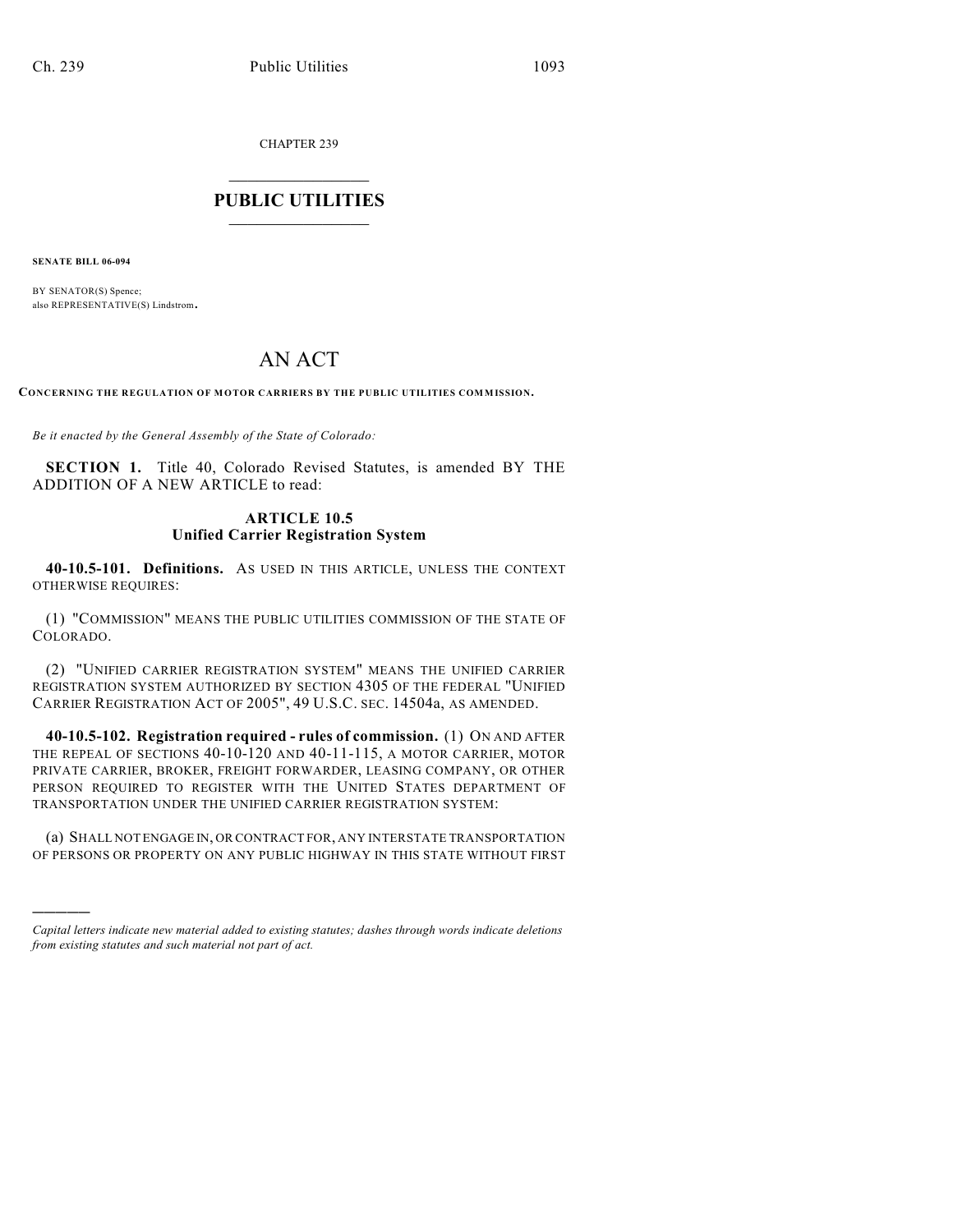SO REGISTERING; AND

(b) SHALL COMPLY WITH ALL APPLICABLE RULES OF THE COMMISSION.

(2) FOR PURPOSES OF CARRYING OUT THE PROVISIONS OF THIS ARTICLE AND RELEVANT FEDERAL STATUTES AND RULES, THE COMMISSION:

(a) SHALL PARTICIPATE IN THE UNIFORM CARRIER REGISTRATION SYSTEM;

(b) IS VESTED WITH THE LEGAL AUTHORITY TO ADMINISTER THE UNIFIED CARRIER REGISTRATION AGREEMENT FOR THE STATE OF COLORADO; AND

(c) HAS THE POWER TO PROMULGATE SUCH RULES AS ARE NECESSARY FOR THE PROPER ADMINISTRATION AND ENFORCEMENT OF THIS ARTICLE. SUCH RULES MAY INCLUDE, WITHOUT LIMITATION, RULES ESTABLISHING REGISTRATION FEES AND OTHER FEES SUFFICIENT TO COVER THE DIRECT AND INDIRECT COSTS OF ADMINISTRATION AND ENFORCEMENT OF THIS ARTICLE. ALL FEES COLLECTED UNDER THIS ARTICLE SHALL BE TRANSMITTED TO THE STATE TREASURER, WHO SHALL CREDIT THEM TO THE PUBLIC UTILITIES COMMISSION MOTOR CARRIER FUND, CREATED IN SECTION 40-2-110.5.

**SECTION 2.** 40-10-120, Colorado Revised Statutes, is amended BY THE ADDITION OF A NEW SUBSECTION to read:

**40-10-120. Registration of interstate carriers - repeal.** (7) (a) THE GENERAL ASSEMBLY INTENDS THAT THIS SECTION SHALL CEASE TO BE EFFECTIVE UPON THE REPEAL OF 49 U.S.C. SEC. 14504, AND THAT THEREAFTER, REGISTRATION OF INTERSTATE CARRIERS SHALL BE ACCOMPLISHED PURSUANT TO ARTICLE 10.5 OF THIS TITLE. THE COMMISSION, UPON RECEIVING NOTICE OF THE REPEAL OF 49 U.S.C. SEC. 14504, SHALL FORWARD SUCH NOTICE TO THE REVISOR OF STATUTES.

(b) THIS SECTION IS REPEALED, EFFECTIVE 12:01 A.M. THE DAY AFTER THE REVISOR OF STATUTES RECEIVES NOTICE FROM THE COMMISSION AS DESCRIBED IN PARAGRAPH (a) OF THIS SUBSECTION (7).

**SECTION 3.** 40-11-115, Colorado Revised Statutes, is amended BY THE ADDITION OF A NEW SUBSECTION to read:

**40-11-115. Registration of interstate carriers - repeal.** (7) (a) THE GENERAL ASSEMBLY INTENDS THAT THIS SECTION SHALL CEASE TO BE EFFECTIVE UPON THE REPEAL OF 49 U.S.C. SEC. 14504, AND THAT THEREAFTER, REGISTRATION OF INTERSTATE CARRIERS SHALL BE ACCOMPLISHED PURSUANT TO ARTICLE 10.5 OF THIS TITLE. THE COMMISSION, UPON RECEIVING NOTICE OF THE REPEAL OF 49 U.S.C. SEC. 14504, SHALL FORWARD SUCH NOTICE TO THE REVISOR OF STATUTES.

(b) THIS SECTION IS REPEALED, EFFECTIVE 12:01 A.M. THE DAY AFTER THE REVISOR OF STATUTES RECEIVES NOTICE FROM THE COMMISSION AS DESCRIBED IN PARAGRAPH (a) OF THIS SUBSECTION (7).

**SECTION 4.** 40-2-110.5, Colorado Revised Statutes, is amended BY THE ADDITION OF A NEW SUBSECTION to read: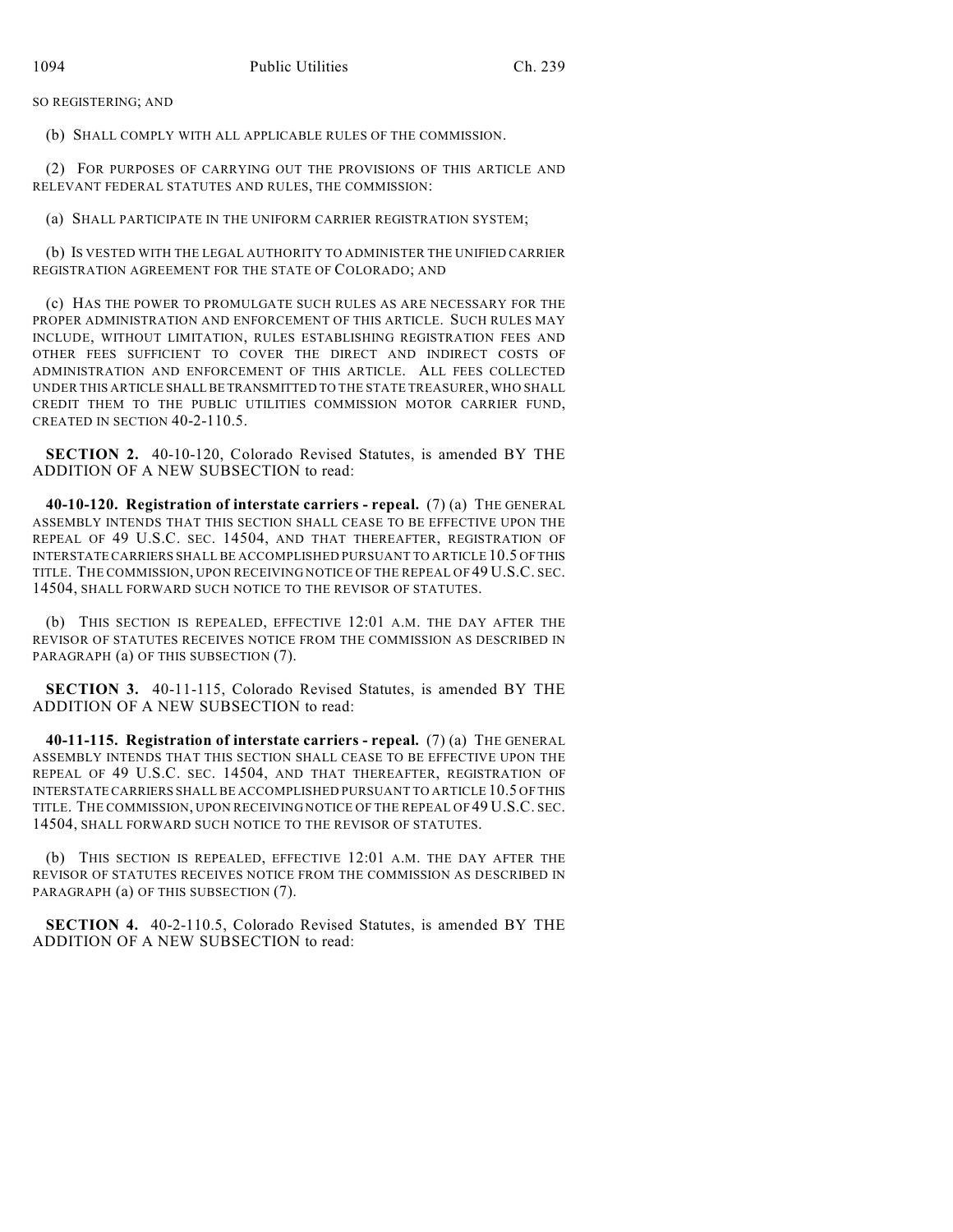**40-2-110.5. Annual fees - motor carriers.** (9) (a) FOR THE 2006-07 FISCAL YEAR AND FOR EACH FISCAL YEAR THEREAFTER, IF THE AMOUNT OF UNCOMMITTED RESERVES IN THE MOTOR CARRIER FUND AT THE CONCLUSION OF ANY GIVEN FISCAL YEAR EXCEEDS TEN PERCENT OF THE FUND'S EXPENDITURES DURING THAT FISCAL YEAR, THE AMOUNT OF THE EXCESS THAT IS ATTRIBUTABLE TO REVENUES RECEIVED FROM ANY MOTOR CARRIER, MOTOR PRIVATE CARRIER, BROKER, FREIGHT FORWARDER, LEASING COMPANY, OR ANY OTHER PERSON REQUIRED TO REGISTER WITH THE UNITED STATES DEPARTMENT OF TRANSPORTATION UNDER THE UNIFIED CARRIER REGISTRATION SYSTEM AS AUTHORIZED BY FEDERAL LAW AND AS PROVIDED FOR IN SECTION 40-10.5-102 SHALL BE TRANSFERRED TO THE HAZARDOUS MATERIALS SAFETY FUND CREATED IN SECTION 42-20-107, C.R.S., AND THE NUCLEAR MATERIALS TRANSPORTATION FUND CREATED IN SECTION 42-20-511, C.R.S., PROPORTIONAL TO THE EXISTING BALANCES OF THOSE FUNDS.

(b) THE DISTRIBUTION REQUIRED BY PARAGRAPH (a) OF THIS SUBSECTION (9) IS IN LIEU OF, AND SHALL SUPERSEDE, ANY PROVISION TO THE CONTRARY IN SECTION 24-75-402, C.R.S.

**SECTION 5.** 42-20-107 (1), Colorado Revised Statutes, is amended BY THE ADDITION OF A NEW PARAGRAPH to read:

**42-20-107. Hazardous materials safety fund.** (1) There is hereby created in the state treasury the hazardous materials safety fund, which shall consist of:

(g) ANY EXCESS MONEYS CREDITED TO THE FUND IN ACCORDANCE WITH SECTION 40-2-110.5 (9), C.R.S.

**SECTION 6.** 42-20-511, Colorado Revised Statutes, is amended to read:

**42-20-511. Nuclear materials transportation fund.** All moneys collected pursuant to parts 4 and 5 of this article shall be transmitted to the state treasurer, who, IN ADDITION TO ANY EXCESS MONEYS TRANSFERRED FROM THE MOTOR CARRIER FUND PURSUANT TO SECTION 40-2-110.5 (9), C.R.S., shall credit the same to the nuclear materials transportation fund, which fund is hereby created. The moneys in the fund shall be subject to annual appropriation by the general assembly for the direct and indirect costs of the administration of parts 4 and 5 of this article.

**SECTION 7.** 40-7-112 (1), Colorado Revised Statutes, is amended to read:

**40-7-112. Carriers subject to civil penalties.** (1) A person who operates AS a motor vehicle carrier as defined in section 40-10-101 (4) (a); a contract carrier by motor vehicle as defined in section 40-11-101 (3); a towing carrier as defined in section 40-13-101 (3); a mover as defined in section 40-14-102 (9); a motor vehicle carrier exempt from regulation as a public utility as defined in section 40-16-101; and interstate carriers required to register under section 40-10-120 or 40-11-115; OR A MOTOR CARRIER, MOTOR PRIVATE CARRIER, BROKER, FREIGHT FORWARDER, LEASING COMPANY, OR OTHER PERSON REQUIRED TO REGISTER UNDER SECTION 40-10.5-102 shall be subject to civil penalties as provided in this section and sections 40-7-113 to 40-7-116, which shall be paid and credited to the general fund, in addition to any other sanctions that may be imposed pursuant to law.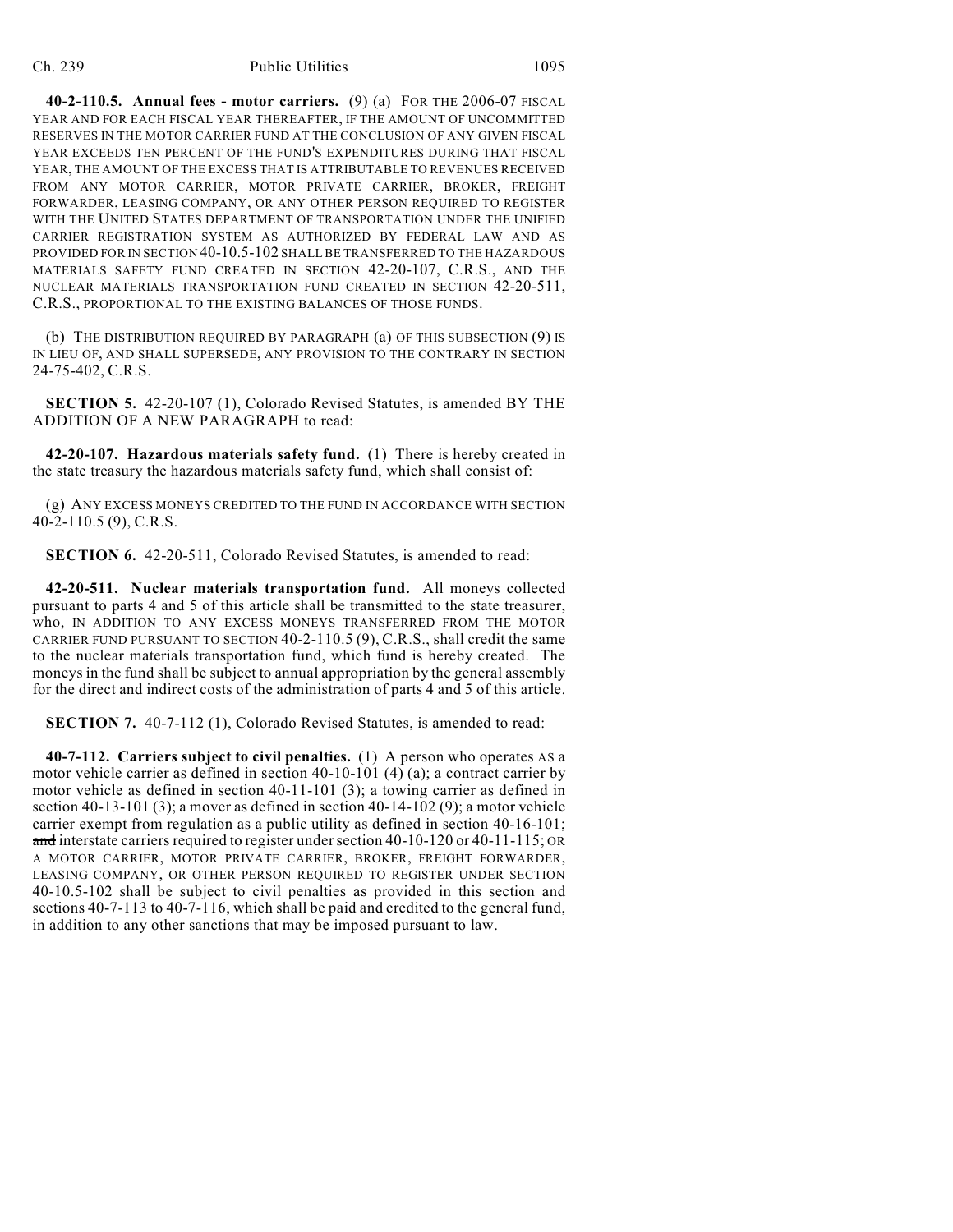**SECTION 8.** The introductory portion to 40-7-113 (1) and 40-7-113 (1) (e) and  $(1)$  (g), Colorado Revised Statutes, are amended, and the said 40-7-113 (1) is further amended BY THE ADDITION OF A NEW PARAGRAPH, to read:

**40-7-113. Civil penalties - fines.** (1) In addition to any other penalty otherwise authorized by law and except as otherwise provided in subsections (3) and (4) of this section, any person who violates any provision of article  $10, 11, 10, 10.5, 11$ , 13, 14, or 16 of this title or any rule promulgated by the commission pursuant to such articles, which provision or rule is applicable to such person, may be subject to fines as specified in the following paragraphs:

(e) Any person subject to section  $40-2-110.5$  who operates a motor vehicle carrier without having paid the annual identification fee for any motor vehicle so operated as required by section 40-2-110.5 may be assessed a civil penalty of not more than four hundred dollars.

(g) Any person who operates a motor vehicle as defined in section 40-10-101 (3) or 40-11-101 (4) who intentionally violates any provision of articles 10, 11, 13, 14, and 16 of this title not enumerated in paragraphs (a) to  $(f)$  (f.5) of this subsection (1), any rule promulgated by the commission pursuant to this title, or any safety rule adopted by the department of public safety relating to towing carriers may be assessed a civil penalty of not more than one thousand one hundred dollars. Any person who violates any safety rule promulgated by the commission shall be subject to the civil penalties authorized pursuant to 49 CFR 386, subpart G, as such subpart existed on October 1, 2001.

(h) ANY PERSON WHO INTENTIONALLY VIOLATES ANY PROVISION OF ARTICLE 10.5 OF THIS TITLE NOT ENUMERATED IN PARAGRAPHS (a) TO (g) OF THIS SUBSECTION (1) OR ANY RULE PROMULGATED BY THE COMMISSION PURSUANT TO THIS TITLE SHALL BE ASSESSED A CIVIL PENALTY OF NOT MORE THAN ONE THOUSAND ONE HUNDRED DOLLARS.

**SECTION 9.** 40-14-106 (1), (2), and (4), Colorado Revised Statutes, are amended to read:

**40-14-106. Revocation of mover registration - rules.** (1) The commission shall revoke the mover registration of any person not complying with the insurance and safety requirements of this article until such person attains such compliance. In addition, the commission shall revoke the mover registration of any person OR who fails to maintain with the commission the name and address of the agent of such person upon whom any process, notice, or demand required or permitted by law to be served upon the person may be served UNTIL SUCH PERSON ATTAINS SUCH COMPLIANCE. SUCH REVOKED MOVER REGISTRATION SHALL BE REINSTATED WITHIN A TIME PERIOD, AND IN ACCORDANCE WITH SUCH RULES, AS MAY BE ESTABLISHED BY THE COMMISSION.

(2) In addition to taking any other action authorized by law, the commission may revoke the mover registration of any person who fails or refuses to operate in accordance with this article, and all AN ORDER OF THE COMMISSION, OR ANY applicable rules of the commission adopted in furtherance of this article. The revocation of a registration pursuant to this section shall conform to the provisions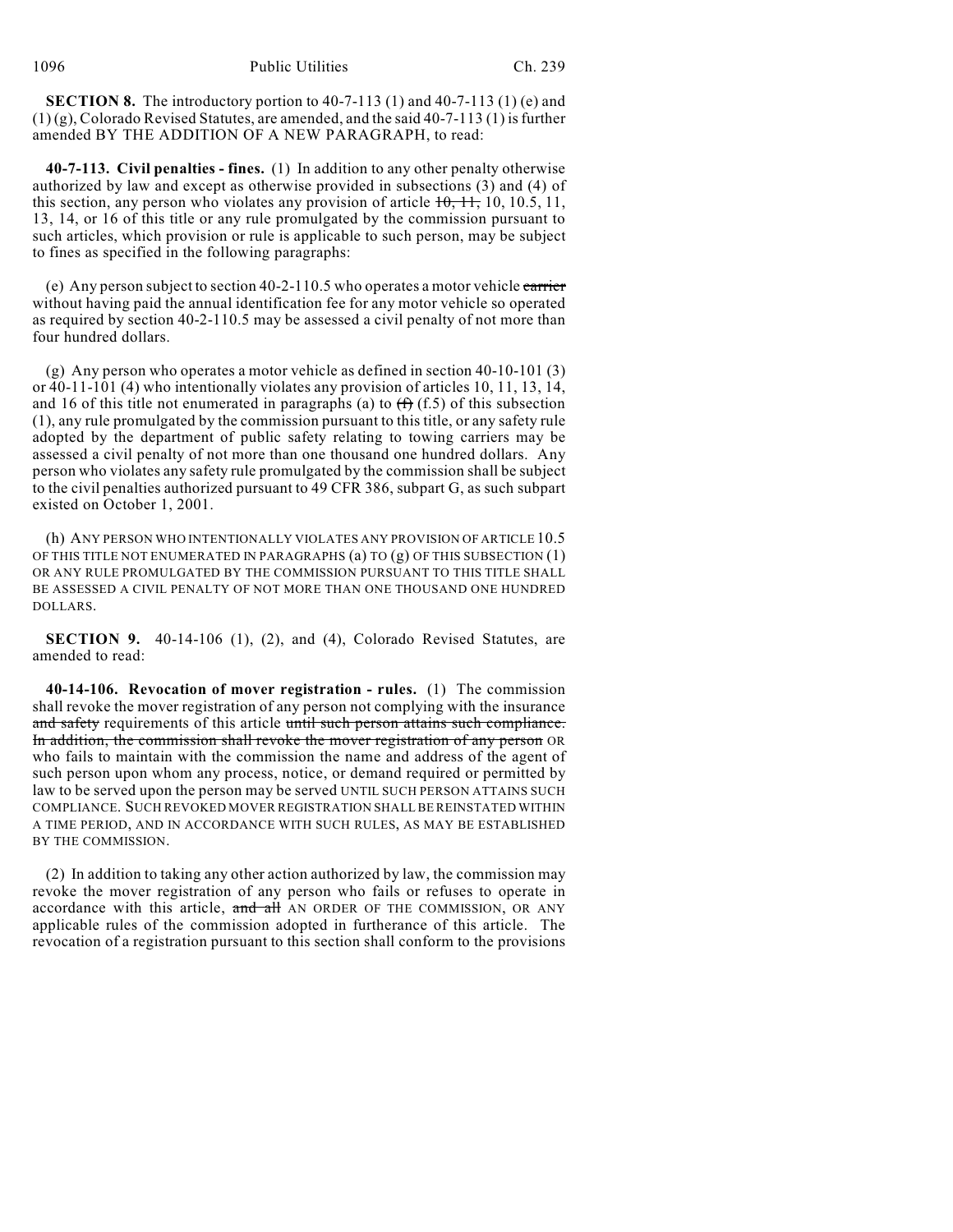and procedures specified in article 4 of title 24, C.R.S.

(4) Any person may file a formal complaint with the commission against the holder of a mover registration for violations of this article or rules adopted in furtherance of this article. Such complaint shall be heard and determined as provided in article 6 of this title, and, upon proof of such violation, the commission may do any one or combination of the following: Issue a cease and desist order, suspend or revoke the mover registration of the violator, or assess civil penalties as provided in article 7 of this title. IN ASSESSING CIVIL PENALTIES UNDER THIS SUBSECTION (4), THE COMMISSION SHALL NOT BE CONSTRAINED BY THE PROCEDURAL REQUIREMENTS OF SECTION 40-7-116.

**SECTION 10.** 40-16-103, Colorado Revised Statutes, is amended to read:

**40-16-103. Registration requirements.** No person may offer services pursuant to this article unless he is WITHOUT FIRST HAVING registered with the public utilities commission. of this state. Such registration shall include the name and address of the registrant and proof of insurance as required by section 40-16-104. The public utilities commission shall revoke the registration of any person not complying with the insurance and safety requirements of this article until the person attains such compliance. In addition, the public utilities commission shall revoke the registration of any person who fails to maintain with the public utilities commission the name and address of the agent of such person upon whom any process, notice, or demand required or permitted by law to be served upon the person may be served.

**SECTION 11.** 40-16-103.6, Colorado Revised Statutes, is amended to read:

**40-16-103.6. Enforcement - revocation of registration - rules.** (1) THE COMMISSION SHALL REVOKE THE REGISTRATION OF ANY PERSON NOT COMPLYING WITH THE INSURANCE REQUIREMENTS OF THIS ARTICLE OR WHO FAILS TO MAINTAIN WITH THE COMMISSION THE NAME AND ADDRESS OF THE AGENT OF SUCH PERSON UPON WHOM ANY PROCESS, NOTICE, OR DEMAND REQUIRED OR PERMITTED BY LAW TO BE SERVED UPON THE PERSON MAY BE SERVED UNTIL SUCH PERSON ATTAINS SUCH COMPLIANCE. SUCH REVOKED REGISTRATION SHALL BE REINSTATED WITHIN A TIME PERIOD, AND IN ACCORDANCE WITH SUCH RULES, AS MAY BE ESTABLISHED BY THE COMMISSION.

 $(1)$  (2) In addition to taking any other action authorized by law, the commission may revoke the registration of any person who fails or refuses to operate as a motor vehicle carrier exempt from regulation as a public utility in accordance with this article, and all, AN ORDER OF THE COMMISSION, OR ANY applicable rules of the commission adopted in furtherance of this article.

 $(2)$  (3) A person whose registration has been revoked for cause more than twice shall not be eligible for reregistration for at least two years after the date of the third such revocation. In the case of an entity other than an individual, such two-year period of ineligibility shall also apply to all principals, officers, and directors of the entity, whether or not any such principal, officer, or director applies individually or as a principal, officer, or director of the same or a different entity. As used in this subsection  $(2)(3)$ , a revocation "for cause" does not include a revocation for failure to carry the required insurance unless it is shown that the person knowingly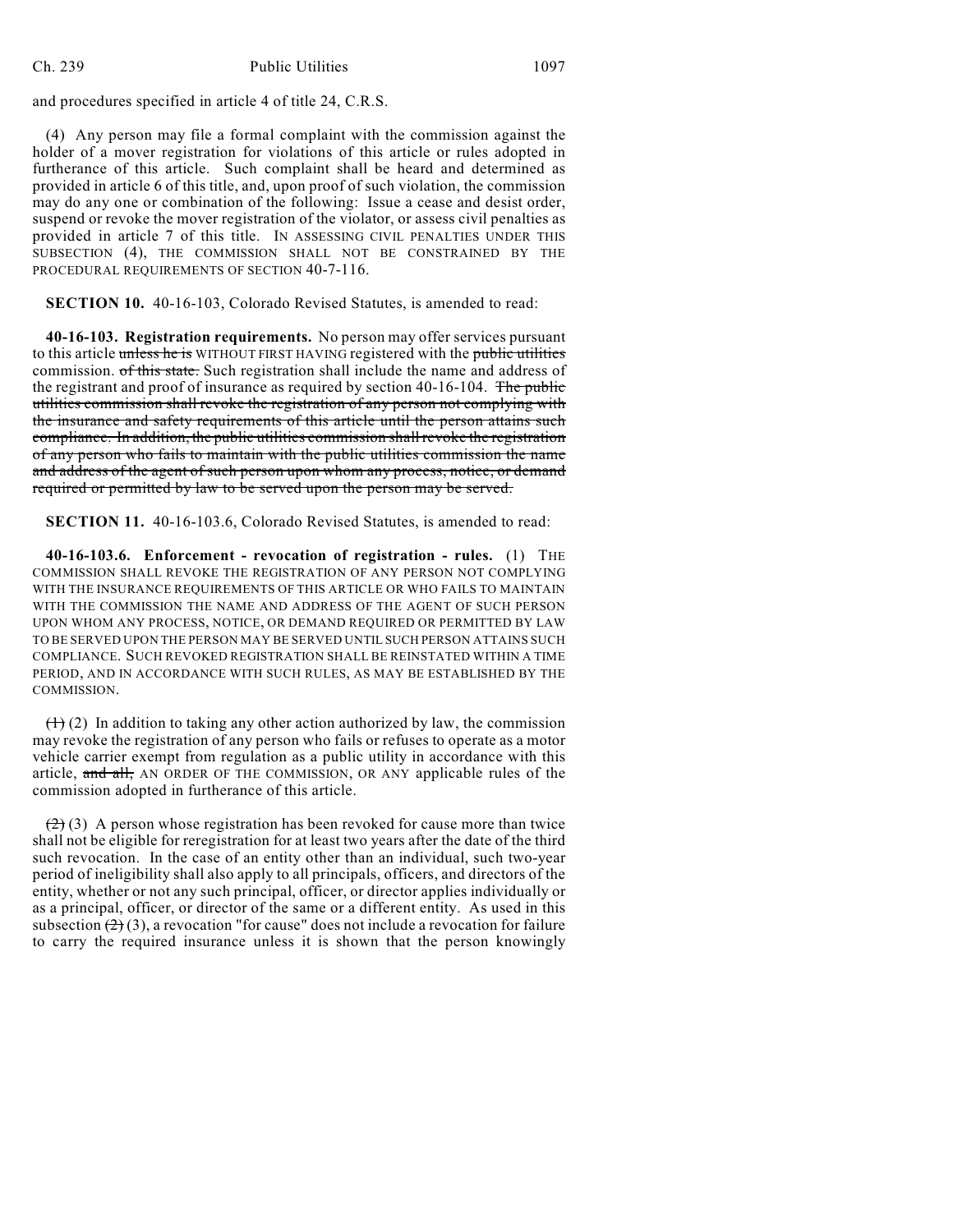operated without insurance.

 $(3)$  (4) Any person may file a formal complaint with the commission against the holder of a registration for violations of this article or rules adopted in furtherance of this article. Such a complaint shall be heard and determined as provided in article 6 of this title, and, upon proof of such violation, the commission may issue a cease and desist order, suspend or revoke the registration of the violator, or assess civil penalties as provided in article 7 of this title. IN ASSESSING CIVIL PENALTIES UNDER THIS SUBSECTION (4), THE COMMISSION SHALL NOT BE CONSTRAINED BY THE PROCEDURAL REQUIREMENTS OF SECTION 40-7-116.

 $(4)$  (5) Any person injured by a violation of this article, of any other applicable statute, or of a rule, order, decision, decree, direction, or requirement of the commission may apply to any court of competent jurisdiction for relief, which may include damages, injunctive relief, and any other appropriate remedy or legal process. The commission, whenever it is of the opinion that any motor vehicle carrier exempt from regulation as a public utility is doing anything, or is permitting anything to be done, contrary to or in violation of law or a rule, order, decision, decree, direction, or requirement of the commission, may apply to a court of competent jurisdiction for relief, which may include injunctive relief and any other appropriate remedy or legal process.

**SECTION 12.** 40-10-112, Colorado Revised Statutes, is amended BY THE ADDITION OF A NEW SUBSECTION to read:

**40-10-112. Commission may revoke certificate or impose civil penalty.** (3) ANY PERSON MAY FILE A COMPLAINT PURSUANT TO SECTION 40-6-108 AGAINST A MOTOR VEHICLE CARRIER FOR A VIOLATION OF THIS TITLE OR A RULE ADOPTED IN FURTHERANCE OF THIS TITLE. THE COMPLAINANT MAY REQUEST ANY RELIEF THAT THE COMMISSION, IN ITS AUTHORITY, MAY GRANT, INCLUDING, BUT NOT LIMITED TO, AN ORDER TO CEASE AND DESIST, SUSPENSION OR REVOCATION OF THE MOTOR VEHICLE CARRIER'S CERTIFICATE OF PUBLIC CONVENIENCE AND NECESSITY, OR ASSESSMENT OF CIVIL PENALTIES. AFTER HEARING UPON NOTICE OFTHE COMPLAINT TO THE MOTOR VEHICLE CARRIER, AND UPON PROOF OF VIOLATION, THE COMMISSION MAY ISSUE AN ORDER TO CEASE AND DESIST, SUSPEND OR REVOKE THE MOTOR CARRIER'S CERTIFICATE OF PUBLIC CONVENIENCE AND NECESSITY, ASSESS CIVIL PENALTIES AS PROVIDED IN ARTICLE 7 OF THIS TITLE, OR TAKE ANY OTHER ACTION WITHIN ITS AUTHORITY. IN ASSESSING CIVIL PENALTIES UNDER THIS SUBSECTION (3), THE COMMISSION SHALL NOT BE CONSTRAINED BY THE PROCEDURAL REQUIREMENTS OF SECTION 40-7-116.

**SECTION 13.** 40-11-110, Colorado Revised Statutes, is amended BY THE ADDITION OF A NEW SUBSECTION to read:

**40-11-110. Commission may take action against permit or impose civil penalty.** (3) ANY PERSON MAY FILE A COMPLAINT PURSUANT TO SECTION 40-6-108 AGAINST A CONTRACT CARRIER BY MOTOR VEHICLE FOR A VIOLATION OF THIS TITLE OR A RULE ADOPTED IN FURTHERANCE OF THIS TITLE. THE COMPLAINANT MAY REQUEST ANY RELIEF THAT THE COMMISSION, IN ITS AUTHORITY, MAY GRANT, INCLUDING, BUT NOT LIMITED TO, AN ORDER TO CEASE AND DESIST, SUSPENSION OR REVOCATION OF THE CARRIER'S PERMIT, OR ASSESSMENT OF CIVIL PENALTIES. AFTER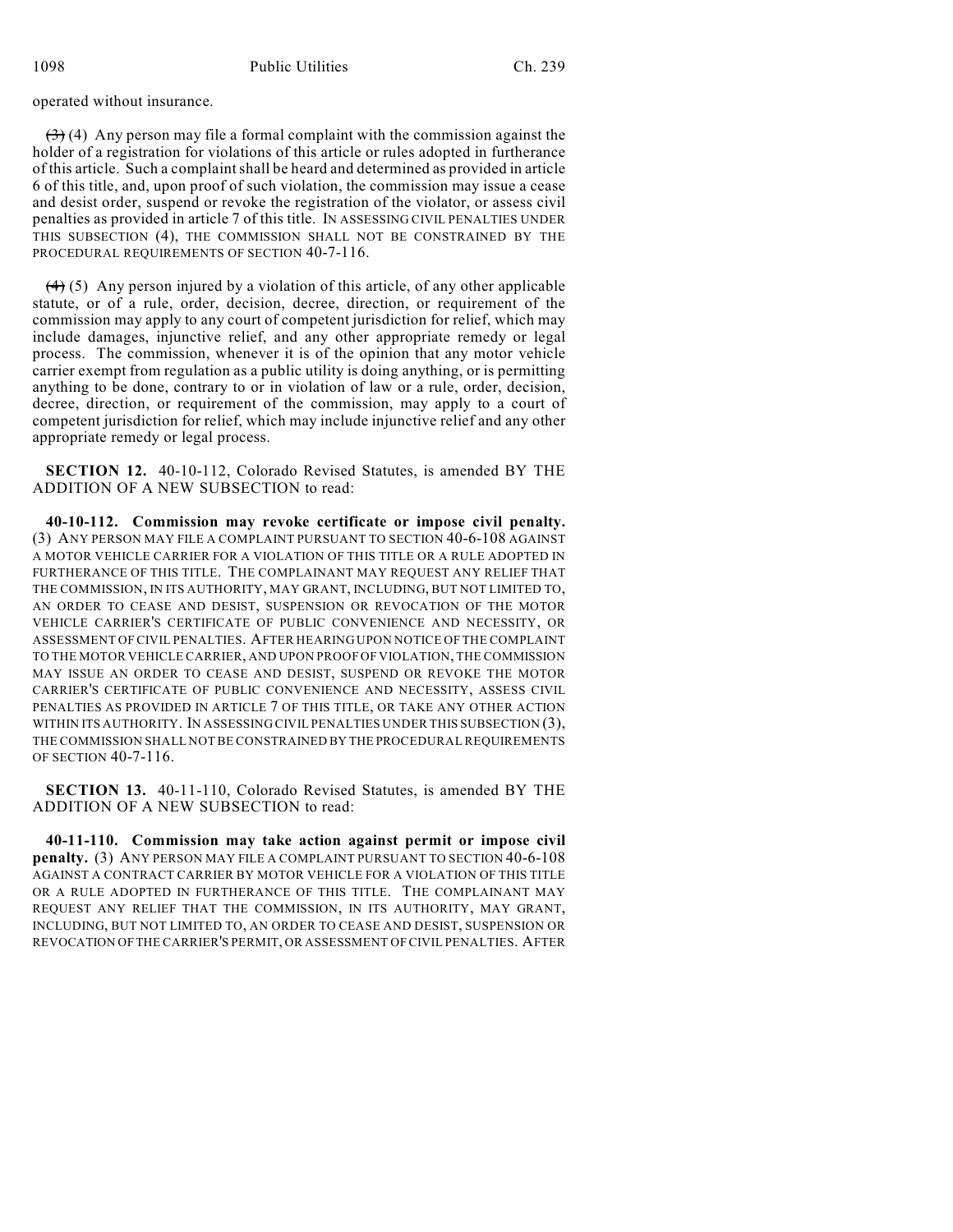### Ch. 239 Public Utilities 1099

HEARING UPON NOTICE OF THE COMPLAINT TO THE CARRIER, AND UPON PROOF OF VIOLATION, THE COMMISSION MAY ISSUE AN ORDER TO CEASE AND DESIST, SUSPEND OR REVOKE THE CARRIER'S PERMIT, ASSESS CIVIL PENALTIES AS PROVIDED IN ARTICLE 7 OF THIS TITLE, OR TAKE ANY OTHER ACTION WITHIN ITS AUTHORITY. IN ASSESSING CIVIL PENALTIES UNDER THIS SUBSECTION (3), THE COMMISSION SHALL NOT BE CONSTRAINED BY THE PROCEDURAL REQUIREMENTS OF SECTION 40-7-116.

### **SECTION 14.** 40-13-109, Colorado Revised Statutes, is amended to read:

**40-13-109. Suspension or revocation of permit - procedure.** (1) The commission, at any time, upon complaint by any interested party, or upon its own motion, by order duly entered, after hearing upon notice to the holder of any permit issued under this article, when it has been established to the satisfaction of the commission that such holder has violated any of the provisions hereof or any of the terms and conditions of such permit, or has exceeded the authority granted by such permit, or has violated or refused to observe any of the proper orders, rules, or regulations of the commission, or has violated any of the provisions set forth in part 18 or 21 of article 4 of title 42, C.R.S., may revoke, suspend, alter, or amend any such permit. The holder of such permit shall have all the rights of hearing, review, and appeal as to such order or ruling of the commission as are provided by law. No appeal from or review of any order or ruling of the commission shall be construed so as to supersede or suspend such order or ruling, except upon order of a proper court obtained for such purpose.

(2) ANY PERSON MAY FILE A FORMAL COMPLAINT WITH THE COMMISSION AGAINST A TOWING CARRIER FOR A VIOLATION OF THIS ARTICLE OR A RULE ADOPTED IN FURTHERANCE OF THIS ARTICLE. SUCH A COMPLAINT SHALL BE HEARD AND DETERMINED AS PROVIDED IN ARTICLE 6 OF THIS TITLE, AND, UPON PROOF OF SUCH VIOLATION, THE COMMISSION MAY ISSUE A CEASE AND DESIST ORDER, SUSPEND OR REVOKE THE PERMIT OF THE VIOLATOR, OR ASSESS CIVIL PENALTIES AS PROVIDED IN ARTICLE 7 OF THIS TITLE. IN ASSESSING CIVIL PENALTIES UNDER THIS SUBSECTION (2), THE COMMISSION SHALL NOT BE CONSTRAINED BY THE PROCEDURAL REQUIREMENTS OF SECTION 40-7-116.

**SECTION 15.** 40-7-116, Colorado Revised Statutes, is amended to read:

**40-7-116. Enforcement of civil penalties against carriers.** (1) Investigative personnel of the commission and personnel of the ports of entry and the Colorado state patrol shall have the authority to issue civil penalty assessments for the violations enumerated in sections 40-7-113 and 40-7-114. When a person is cited for such violation, the person operating the motor vehicle involved shall be given notice of such violation in the form of a civil penalty assessment notice. Such notice shall be tendered by the enforcement official, either in person or by certified mail, OR BY PERSONAL SERVICE BY ANY PERSON AUTHORIZED TO SERVE PROCESS UNDER RULE 4(d) OF THE COLORADO RULES OF CIVIL PROCEDURE, and shall contain: The name and address of such person; the nature of the violation; THE PERSON CITED FOR THE VIOLATION; A CITATION TO THE SPECIFIC STATUTE OR RULE ALLEGED TO HAVE BEEN VIOLATED; A BRIEF DESCRIPTION OF THE ALLEGED VIOLATION; THE DATE AND APPROXIMATE LOCATION OF THE ALLEGED VIOLATION; the maximum penalty amounts prescribed for such THE violation; the date of the notice; a place for such person to execute a signed acknowledgment of receipt of the civil penalty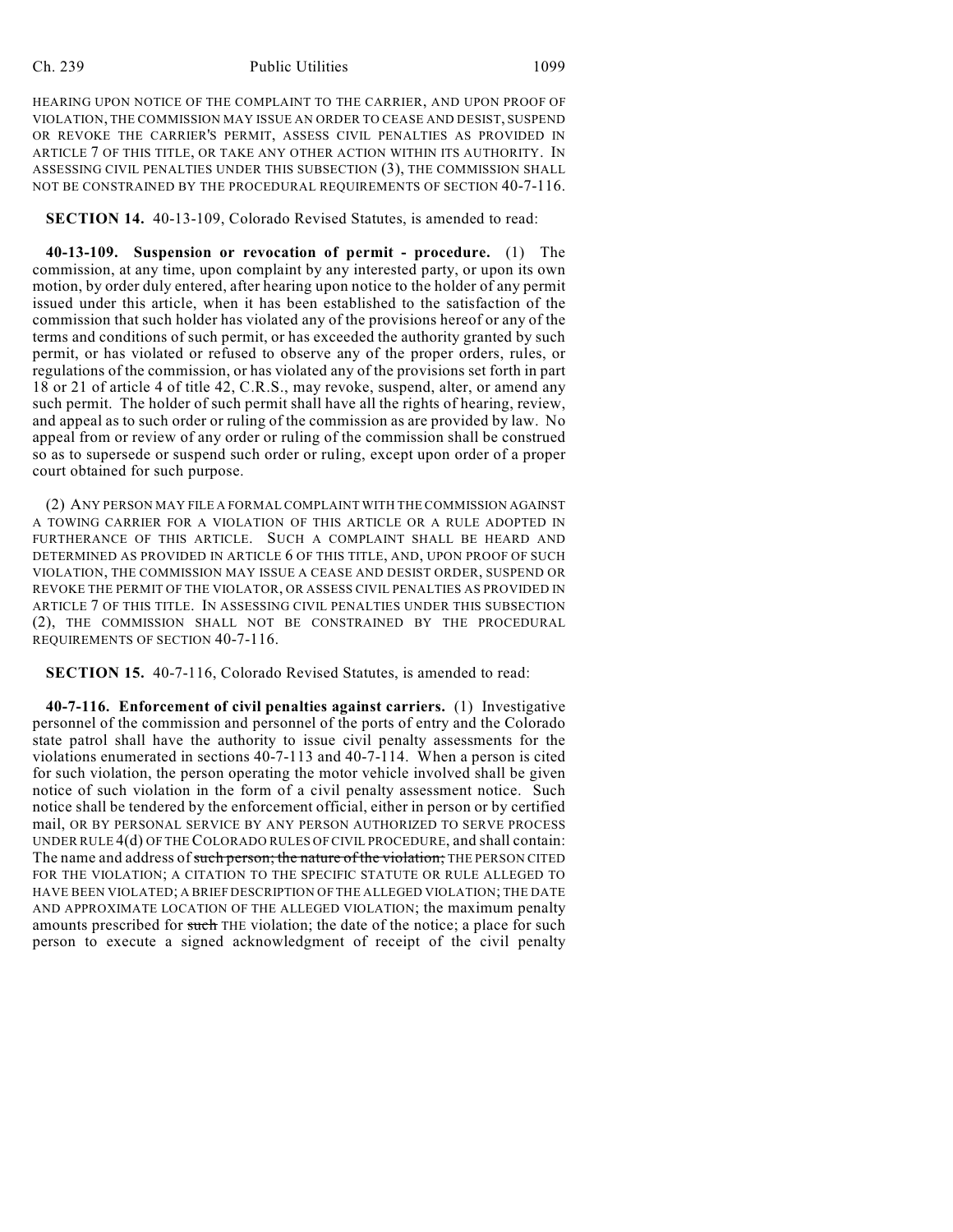1100 Public Utilities Ch. 239

assessment notice; a place for such person to execute a signed acknowledgment of liability for the cited violation; and such other information as may be required by law to constitute notice of a complaint to appear for hearing if the prescribed penalty is not paid within ten days. Every cited person shall execute the signed acknowledgment of receipt of the civil penalty assessment notice. The acknowledgment of liability shall be executed at the time the cited person CITED pays the prescribed penalty. The person cited shall pay the civil penalty specified for the violation involved at the office of the commission, either in person or by depositing such payment postpaid in the United States mail within ten days of the issuance of the citation. If the person cited does not pay the prescribed penalty within ten days of AFTER the issuance of the notice, the civil penalty assessment notice shall constitute a complaint to appear before the commission. The person cited shall contact the commission on or before the time and date specified in the notice to set the complaint for a hearing on the merits in accordance with section 40-6-109. If the person cited fails to contact the commission on or before the time and date specified, the commission shall set the complaint for hearing. At such hearing, the commission shall have the burden of demonstrating a violation by a preponderance of the evidence.

(2) A CIVIL PENALTY ASSESSMENT NOTICE SHALL NOT BE CONSIDERED DEFECTIVE SO AS TO PROVIDE CAUSE FOR DISMISSAL SOLELY BECAUSE OF A DEFECT IN THE CONTENT OF SUCH CIVIL PENALTY ASSESSMENT NOTICE. ANY DEFECT IN THE CONTENT OF A CIVIL PENALTY ASSESSMENT NOTICE ISSUED AS DESCRIBED IN SUBSECTION (1) OF THIS SECTION MAY BE CURED BY A MOTION TO AMEND THE SAME FILED WITH THE COMMISSION PRIOR TO HEARING ON THE MERITS. NO SUCH AMENDMENT SHALL BE PERMITTED IF SUBSTANTIAL RIGHTS OF THE PERSON CITED ARE PREJUDICED.

**SECTION 16.** 40-10-104 (1), Colorado Revised Statutes, is amended to read:

**40-10-104. Certificate required - exemptions.** (1) No motor vehicle carrier PERSON shall OPERATE OR OFFER TO operate any AS A motor vehicle CARRIER for the transportation of persons PASSENGERS upon the public highways of this state in intrastate commerce without first having obtained from the commission a certificate declaring that the present or future public convenience and necessity requires or will require such operation; EXCEPT THAT this subsection (1) shall not apply to hearses, or ambulances, or other emergency vehicles.

**SECTION 17.** 40-11-103 (1), Colorado Revised Statutes, is amended to read:

**40-11-103. Obtain permit from commission.** (1) It is unlawful for any NO PERSON SHALL OPERATE OR OFFER TO OPERATE AS A contract carrier by motor vehicle to engage in or transact the business of transporting FOR THE TRANSPORTATION OF passengers over the public highways of the state of Colorado in intrastate commerce without first obtaining a permit therefor from the public utilities commission. of the state of Colorado. It is declared that the business of contract carriers by motor vehicle is affected with a public interest and that the safety and welfare of the public traveling upon such highways, the preservation and maintenance of such highways, and the proper regulation of motor vehicle common carriers using such highways require the regulation of contract carriers by motor vehicle to the extent provided in this article, for which purposes the commission is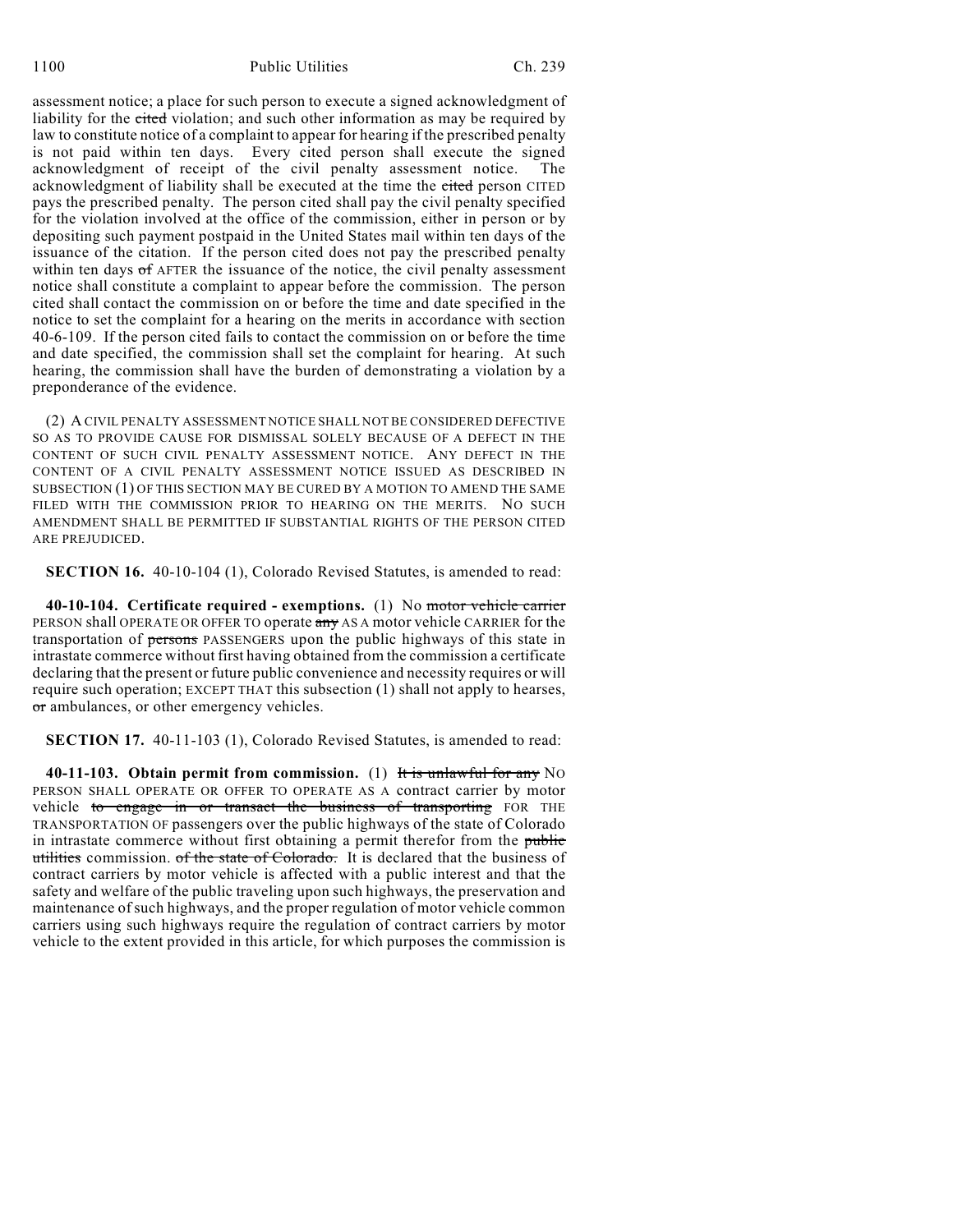vested with the authority to issue a permit to a contract carrier by motor vehicle and may attach to such permit and to the exercise of the rights and privileges granted such terms and conditions as are reasonable.

**SECTION 18.** 40-13-103 (1), Colorado Revised Statutes, is amended to read:

**40-13-103. Towing carrier permits required - exemptions.** (1) No person coming within the definition of a towing carrier shall operate OR OFFER TO OPERATE AS a towing vehicle CARRIER on the public ways of this state without first having obtained a permit therefor from the public utilities commission unless such person is exempt from the provisions of this article under subsection (2) of this section.

**SECTION 19.** 40-16-101 (4), Colorado Revised Statutes, is amended, and the said 40-16-101 is further amended BY THE ADDITION OF A NEW SUBSECTION, to read:

**40-16-101. Definitions.** As used in this article, unless the context otherwise requires:

(2.7) "FIRE CREW TRANSPORT" MEANS A MOTOR VEHICLE FOR THE TRANSPORT OF PEOPLE ENGAGED IN FIGHTING WILD FIRES.

(4) "Motor vehicle carrier exempt from regulation as a public utility" means persons who offer services as A property carriers CARRIER by motor vehicle or A PERSON who offer OFFERS SERVICES BY charter or scenic buses BUS, FIRE CREW TRANSPORT, luxury limousines LIMOUSINE, off-road scenic charters, and CHARTER, OR children's activity bus. services.

**SECTION 20.** 40-10-110, Colorado Revised Statutes, is amended to read:

**40-10-110. Carrier's liability insurance policy - filing.** Every motor vehicle carrier shall file with the commission a liability insurance policy issued by some insurance carrier or insurer, authorized to do business in the state of Colorado, or a surety bond issued by some company authorized to do a surety business in the state of Colorado, in such sum, for such protection, and in such form as the commission, by its rules and regulations, may deem necessary to adequately safeguard the public interest. SUCH POLICY OR BOND SHALL BE KEPT CONTINUOUSLY EFFECTIVE DURING THE LIFE OF A CERTIFICATE, AND THE COMMISSION SHALL REQUIRE EVIDENCE OF CONTINUED VALIDITY AS IT DEEMS NECESSARY.

**SECTION 21.** 40-11-109, Colorado Revised Statutes, is amended to read:

**40-11-109. Liability insurance or surety bond required.** Every contract carrier by motor vehicle shall file with the commission a liability insurance policy issued by some insurance carrier or insurer authorized to do business in the state of Colorado or a surety bond issued by a company authorized to do a surety business in the state of Colorado, in such sum, for such protection, and in such form as the commission, by its rules and regulations, may deem necessary to adequately safeguard the public interest. SUCH POLICY OR BOND SHALL BE KEPT CONTINUOUSLY EFFECTIVE DURING THE LIFE OF A PERMIT, AND THE COMMISSION SHALL REQUIRE EVIDENCE OF CONTINUED VALIDITY AS IT DEEMS NECESSARY.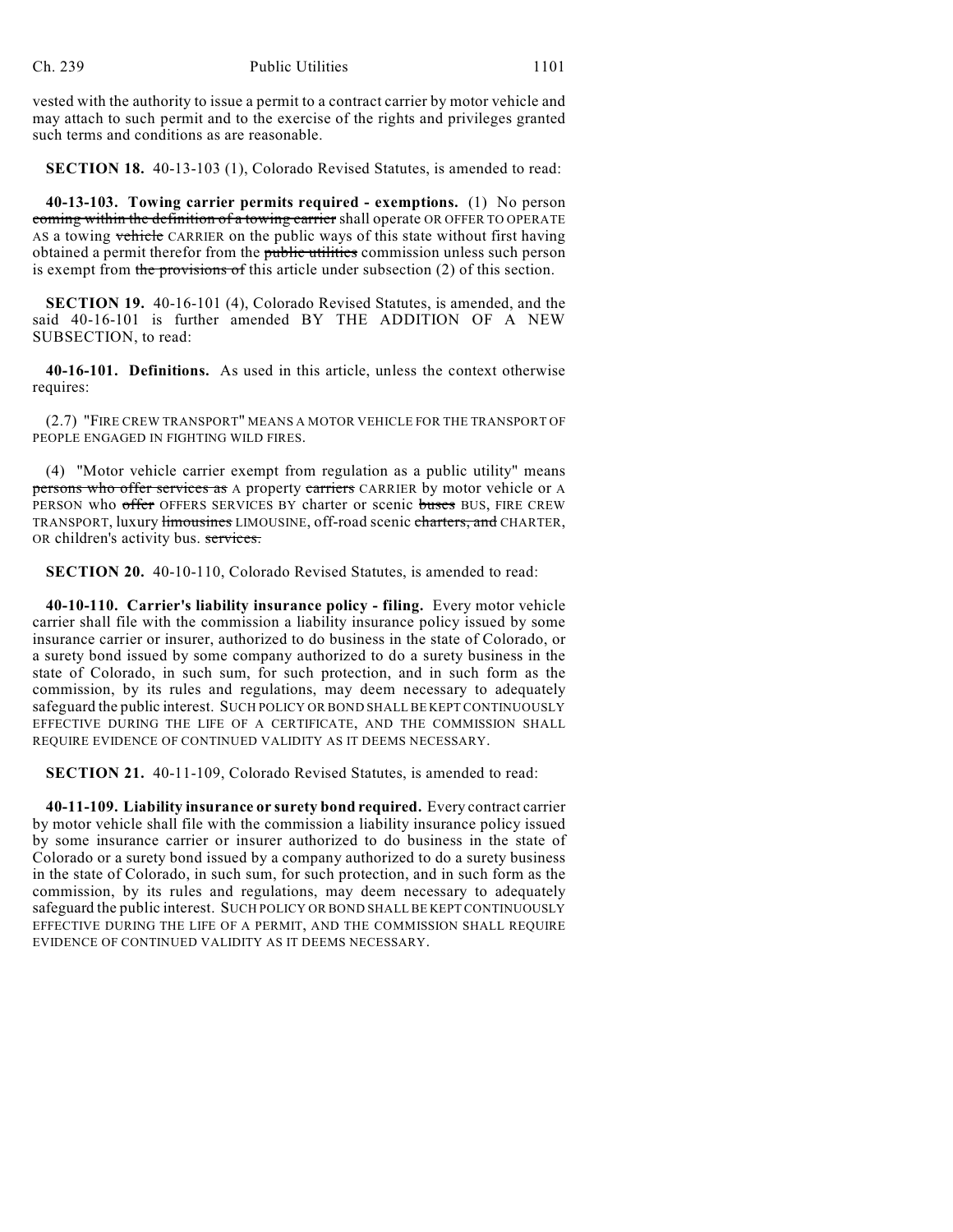**SECTION 22.** 40-14-104 (1), (2), and (3), Colorado Revised Statutes, are amended to read:

**40-14-104. Insurance and surety bond requirements - rules.** (1) Each mover shall maintain motor vehicle liability and general liability insurance, a surety bond, or a certificate of self-insurance issued pursuant to section 42-7-501, C.R.S. The insurance policy shall be issued by an insurance carrier or insurer authorized to do business in Colorado for each motor vehicle of such carrier. The surety bond shall be issued by a company authorized to issue such bond. The liability insurance or surety bond shall be in the amounts and in the form SUCH FORM AND AMOUNT as specified by rule of the commission.

(2) A mover shall maintain, in addition to the insurance specified in subsection  $(1)$  of this section, cargo insurance in the amounts and in the form SUCH FORM AND AMOUNT AS specified by rule of the commission.

(3) Each mover shall maintain with the commission adequate written documentation that such carrier maintains motor vehicle liability and general liability insurance or a surety bond or a certificate of self-insurance in accordance with this section. SUCH INSURANCE POLICY OR SURETY BOND SHALL BE KEPT CONTINUOUSLY EFFECTIVE DURING THE LIFE OF A REGISTRATION, AND THE COMMISSION SHALL REQUIRE SUCH EVIDENCE OF CONTINUED VALIDITY AS IT DEEMS NECESSARY. No termination of such insurance policy or surety bond shall be valid unless the insurer or surety has notified BOTH the holder of the policy OR BOND and the commission at least thirty days prior to such termination.

**SECTION 23.** 40-16-104 (2), Colorado Revised Statutes, is amended to read:

**40-16-104. Insurance requirements.** (2) Each motor vehicle carrier exempt from regulation as a public utility shall maintain with the public utilities commission of this state adequate written documentation that the carrier maintains a motor vehicle liability insurance policy, a surety bond, or a certificate of self-insurance, in accordance with this section. SUCH INSURANCE POLICY OR SURETY BOND SHALL BE KEPT CONTINUOUSLY EFFECTIVE DURING THE LIFE OF A REGISTRATION, AND THE COMMISSION SHALL REQUIRE SUCH EVIDENCE OF CONTINUED VALIDITY AS IT DEEMS NECESSARY. No termination of an insurance policy or surety bond shall be valid unless the insurer or surety company has notified BOTH the holder of the policy OR BOND and the commission at least thirty days prior to such termination.

**SECTION 24. Repeal.** 40-2-110.5 (6.5), Colorado Revised Statutes, is repealed as follows:

**40-2-110.5. Annual fees - motor carriers.** (6.5) Notwithstanding any provision of this section to the contrary, on March 5, 2003, the state treasurer shall deduct one million three hundred thousand dollars from the public utilities commission motor carrier fund and transfer such sum to the general fund.

**SECTION 25. Repeal.** 40-16-110 (3) (a) and (4) (a), Colorado Revised Statutes, are repealed as follows:

**40-16-110. Legislative declaration - federal preemption - property carriers**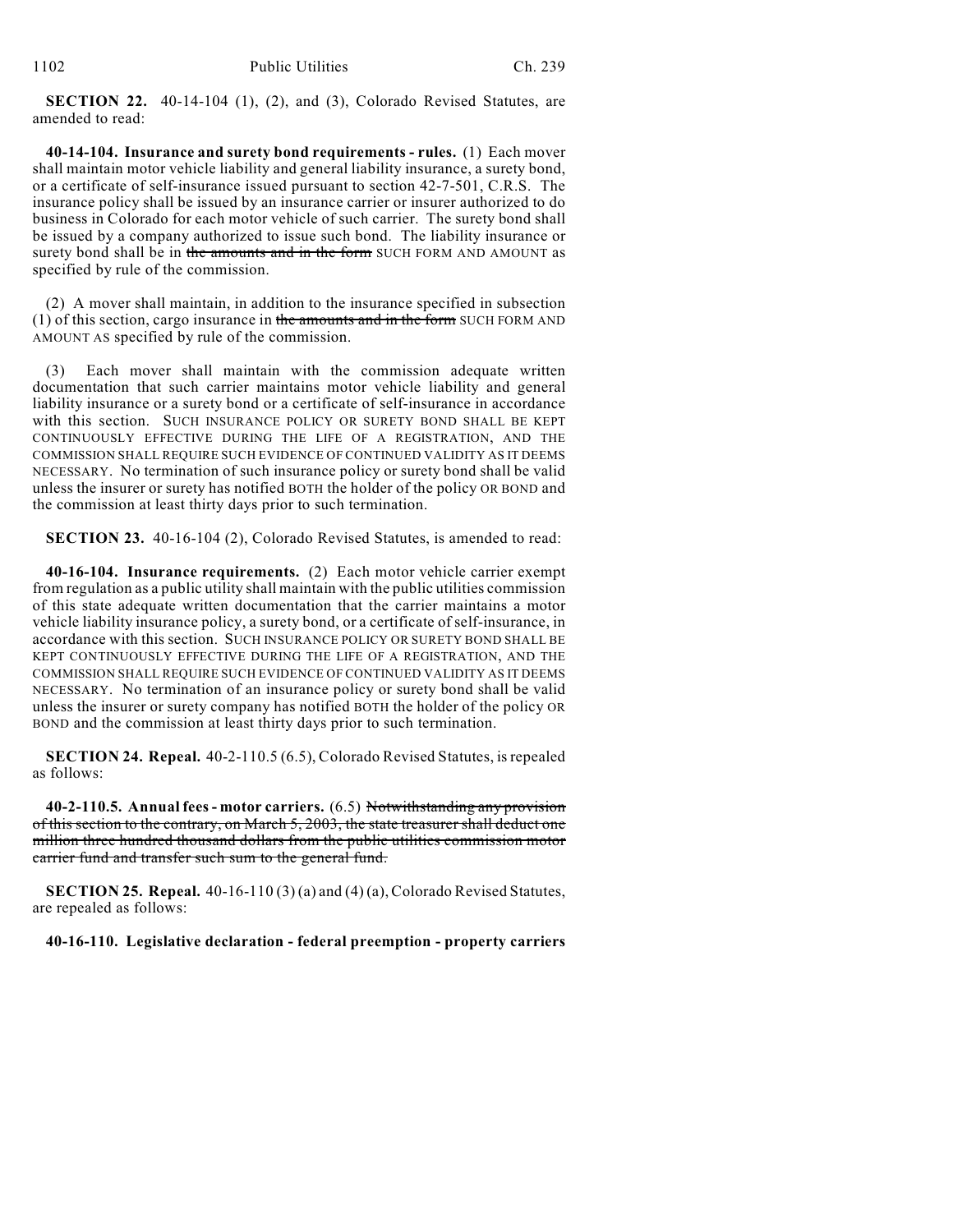to surrender certificates and permits - issuance by ports of entry. (3) (a)  $\Theta$ m or before January 1, 1996, every property carrier holding a certificate or permit issued by the public utilities commission under article 10 or 11 of this title shall surrender such certificate or permit to the commission.

 $(4)$  (a) No person shall operate as a property carrier by motor vehicle without first obtaining a certificate of registration from the commission; except that, prior to January 1, 1996, a carrier subject to subsection (3) of this section may treat a certificate or permit not yet surrendered as the equivalent of such certificate of registration.

**SECTION 26.** 40-3-103, Colorado Revised Statutes, is amended to read:

**40-3-103. Utilities to file rate schedules - rules.** Under such rules and regulations as the commission may prescribe, every public utility shall file with the commission, within such time and in such form as the commission may designate, and shall print and keep open to public inspection, schedules showing all rates, tolls, rentals, charges, and classifications collected or enforced, or to be collected and enforced, together with all rules, regulations, contracts, privileges, and facilities which in any manner affect or relate to rates, tolls, rentals, classifications, or service; except that the commission may not prescribe by rule or regulation the lease rate that is charged to a driver of a motor vehicle by a common or contract carrier. Changes in such lease rates shall not be subject to the notice provision of section  $40 - 3 - 102$  40-3-104.

**SECTION 27.** 40-14-101 (2), Colorado Revised Statutes, is amended to read:

**40-14-101. Legislative declaration - subject to control of the commission.** (2) A mover shall not be construed to be a public utility under this title. Except as provided for in this article, a mover shall not be subject to regulation under this title, except as otherwise provided in sections 40-7-112 through 40-7-114 TO 40-7-116.

**SECTION 28.** 40-13-101 (3), Colorado Revised Statutes, is amended to read:

**40-13-101. Definitions.** As used in this article, unless the context otherwise requires:

(3) "Towing carrier" means a person whose primary function or one of whose primary functions consists of:

(a) Commercially offering services on the public ways of the state whereby motor vehicles are towed or otherwise moved by use of a truck or other vehicle designed for or adapted to that purpose and providing storage for TOWING VEHICLE; AND

(b) IF PROVIDED, THE STORING OF such towed motor vehicles.

**SECTION 29.** 40-13-102 (1), Colorado Revised Statutes, is amended to read:

**40-13-102. Control of towing carriers.** (1) All towing carriers are declared to be affected with a public interest and subject to regulation to the extent provided in this article AND IN SECTIONS  $40-7-112$  TO  $40-7-116$ .